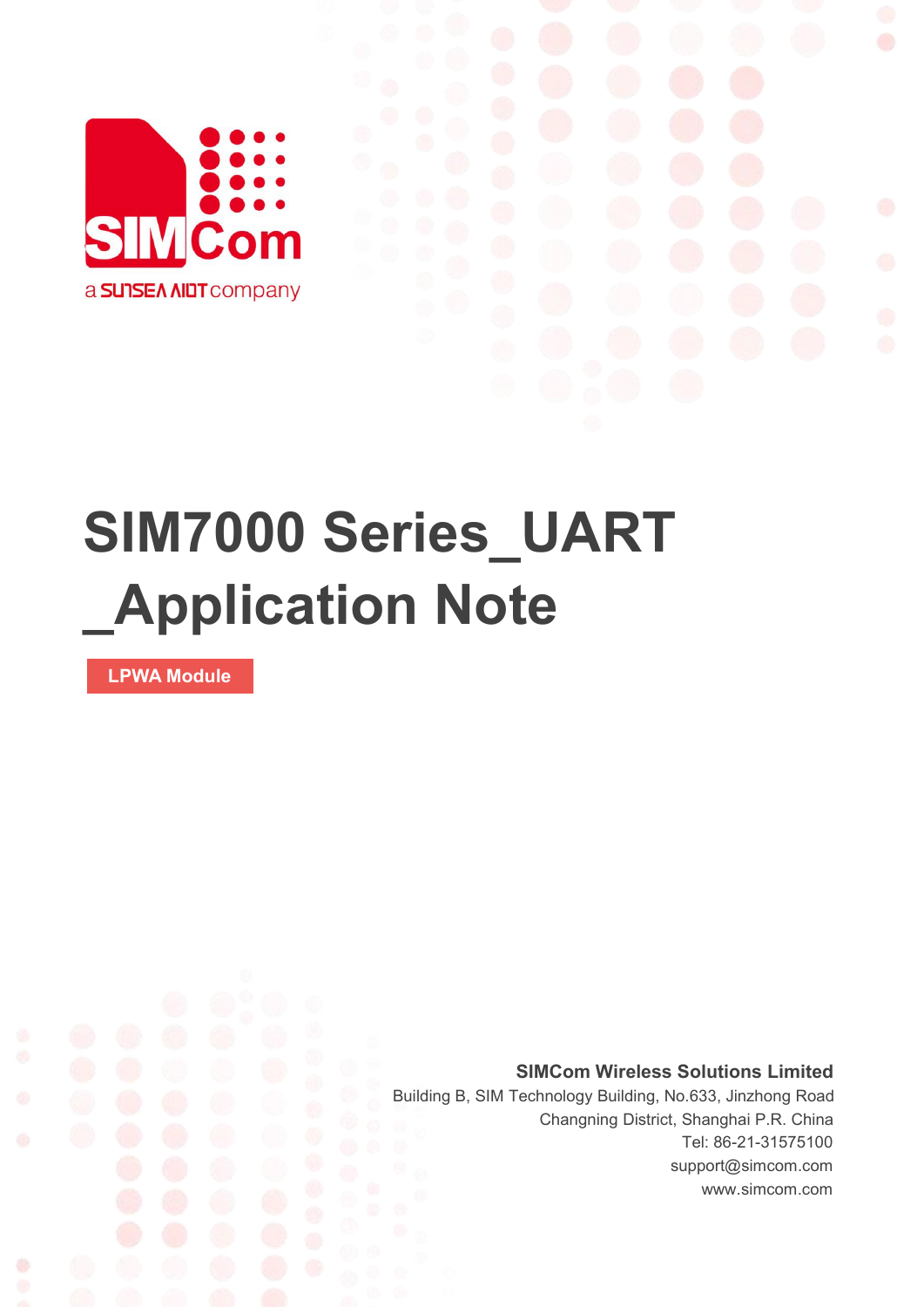

| <b>Document Title:</b> | <b>IM7000 Series UART Application Note</b> |
|------------------------|--------------------------------------------|
| <b>Version:</b>        |                                            |
| лате:                  | 20-07-29                                   |
|                        |                                            |

#### **GENERAL NOTES**

SIMCOM OFFERS THIS INFORMATION AS A SERVICE TO ITS CUSTOMERS. TO SUPPORT APPLICATION AND ENGINEERING EFFORTS THAT USE THE PRODUCTS DESIGNED BY SIMCOM. THE INFORMATION PROVIDED IS BASED UPON REQUIREMENTS SPECIFICALLY PROVIDED TO SIMCOM BY THE CUSTOMERS. SIMCOM HAS NOT UNDERTAKEN ANY INDEPENDENT SEARCH FOR ADDITIONAL RELEVANT INFORMATION, INCLUDING ANY INFORMATION THAT MAY BE IN THE CUSTOMER'S POSSESSION. FURTHERMORE, SYSTEM VALIDATION OF THIS PRODUCT DESIGNED BY SIMCOM WITHIN A LARGER ELECTRONIC SYSTEM REMAINS THE RESPONSIBILITY OF THE CUSTOMER OR THE CUSTOMER'S SYSTEM INTEGRATOR. ALL SPECIFICATIONS SUPPLIED HEREIN ARE SUBJECT TO CHANGE.

#### **COPYRIGHT**

THIS DOCUMENT CONTAINS PROPRIETARY TECHNICAL INFORMATION WHICH IS THE PROPERTY OF SIMCOM WIRELESS SOLUTIONS LIMITED COPYING, TO OTHERS AND USING THIS DOCUMENT, ARE FORBIDDEN WITHOUT EXPRESS AUTHORITY BY SIMCOM. OFFENDERS ARE LIABLE TO THE PAYMENT OF INDEMNIFICATIONS. ALL RIGHTS RESERVED BY SIMCOM IN THE PROPRIETARY TECHNICAL INFORMATION , INCLUDING BUT NOT LIMITED TO REGISTRATION GRANTING OF A PATENT , A UTILITY MODEL OR DESIGN. ALL SPECIFICATION SUPPLIED HEREIN ARE SUBJECT TO CHANGE WITHOUT NOTICE AT ANY TIME.

#### **SIMCom Wireless Solutions Limited**

Building B, SIM Technology Building, No.633 Jinzhong Road, Changning District, Shanghai P.R.China Tel: +86 21 31575100 Email: simcom@simcom.com

#### **For more information, please visit:**

https://www.simcom.com/download/list-863-en.html

**For technical support, or to report documentation errors, please visit:** https://www.simcom.com/ask/ or email to: support@simcom.com

Copyright © 2020 SIMCom Wireless Solutions Limited All Rights Reserved.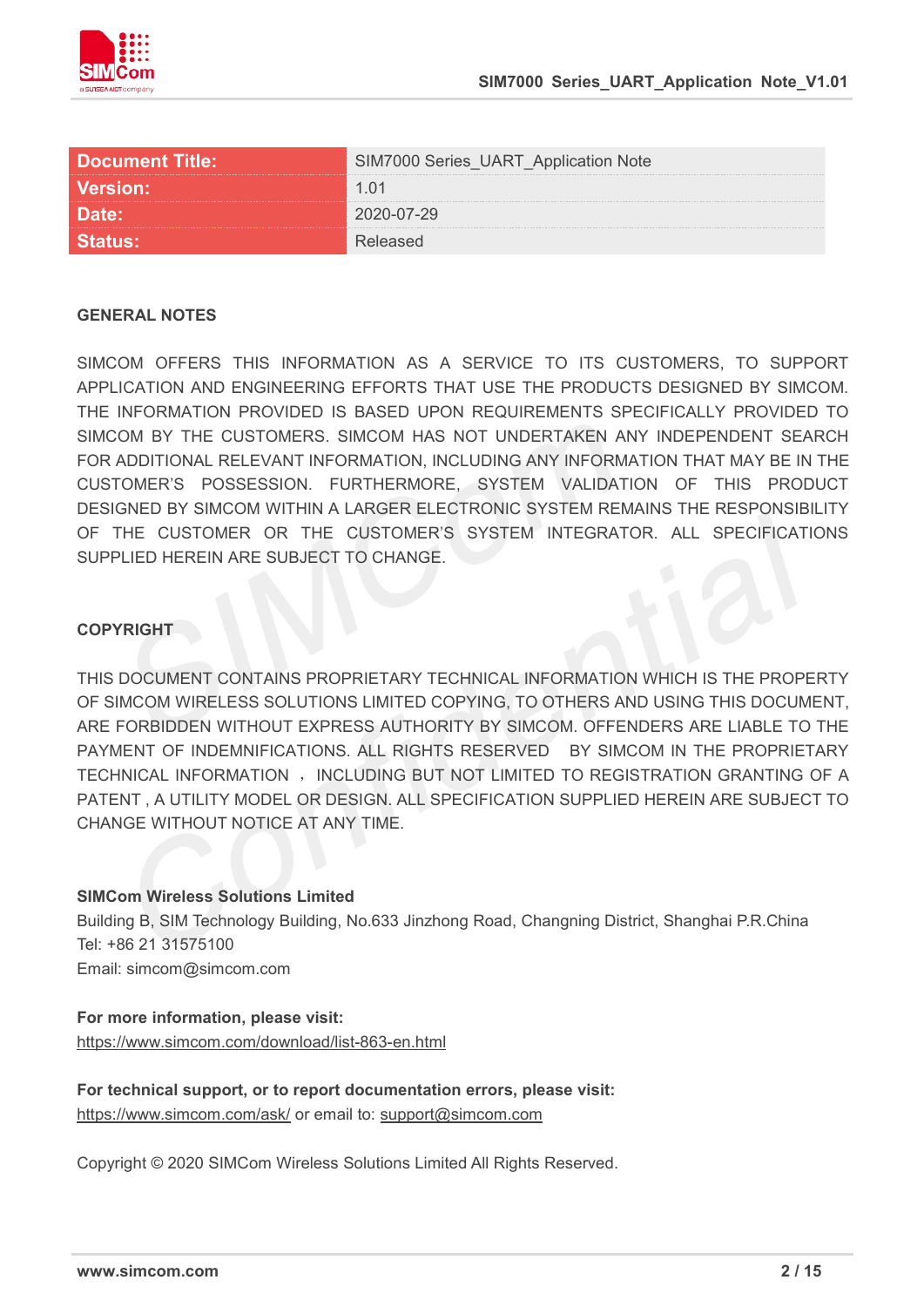

# <span id="page-2-0"></span>**About Document**

### <span id="page-2-1"></span>**Version History**

| <b>Version</b> Date |                           | 「 Owner   What is new」              |
|---------------------|---------------------------|-------------------------------------|
| V1.00               |                           | 2017.12.05 Hongjun.Tu First Release |
| V1.01               | 2020.07.28 Wenjie.Lai All |                                     |

### <span id="page-2-2"></span>**Scope**

#### **This document applies to the following products**

| <b>Name</b>       |                                             | 'Size(mm) Comments, |
|-------------------|---------------------------------------------|---------------------|
|                   | SIM7000E/C/A/G   Cat-M1(/NB1/EGPRS)   24*24 |                     |
| <b>SIM7000E-N</b> |                                             |                     |
| $SIM7000C-N$      |                                             |                     |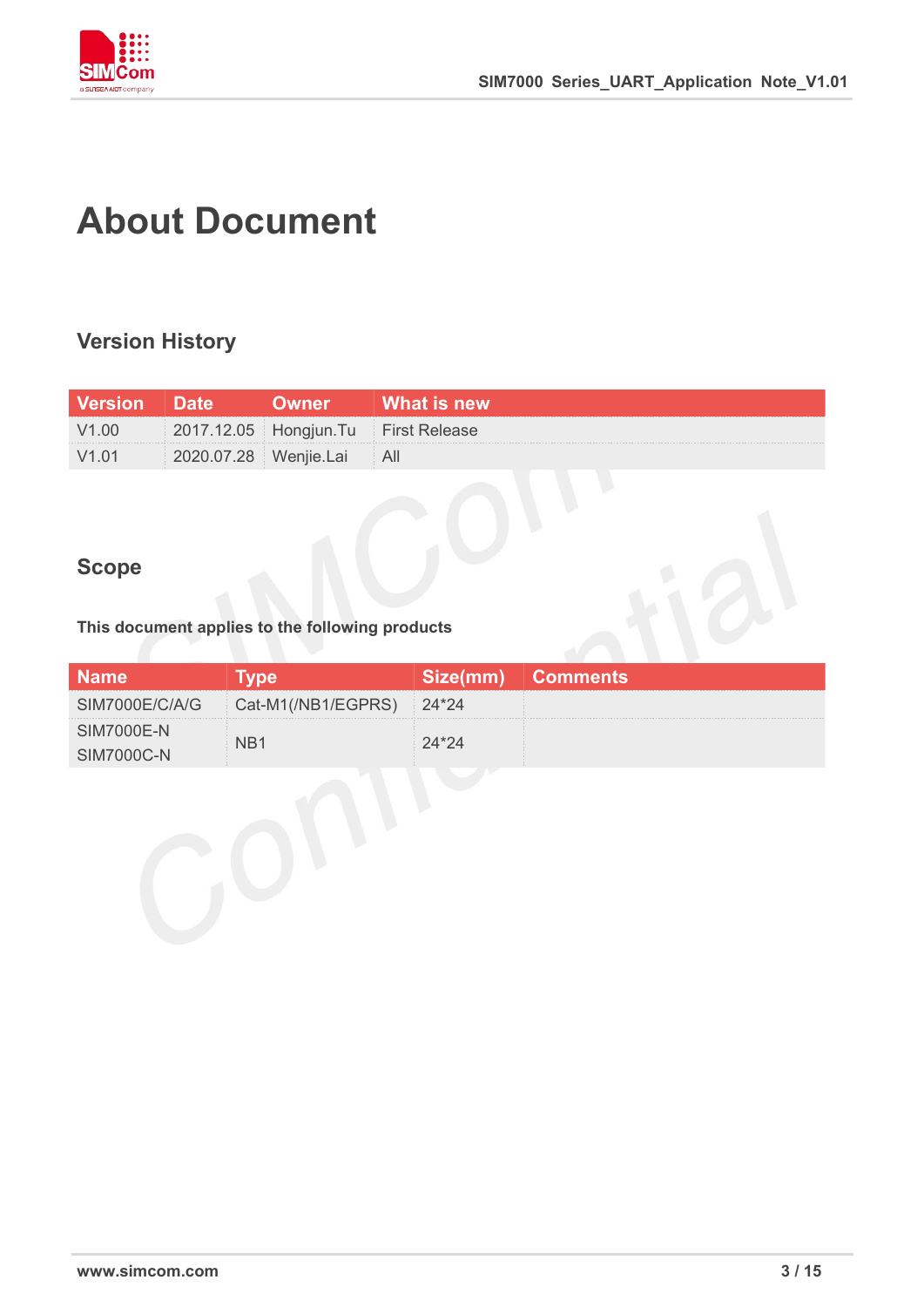

# <span id="page-3-0"></span>**Contents**

| 1              |     |  |
|----------------|-----|--|
|                | 1.1 |  |
|                | 1.2 |  |
|                | 1.3 |  |
| $\overline{2}$ |     |  |
| 3              |     |  |
|                | 3.1 |  |
|                | 3.2 |  |
| 4              |     |  |
| 5              |     |  |
|                | 5.1 |  |
| 6              |     |  |
|                | 6.1 |  |
|                | 6.2 |  |
|                | 6.3 |  |
|                | 6.4 |  |
|                | 6.5 |  |
|                |     |  |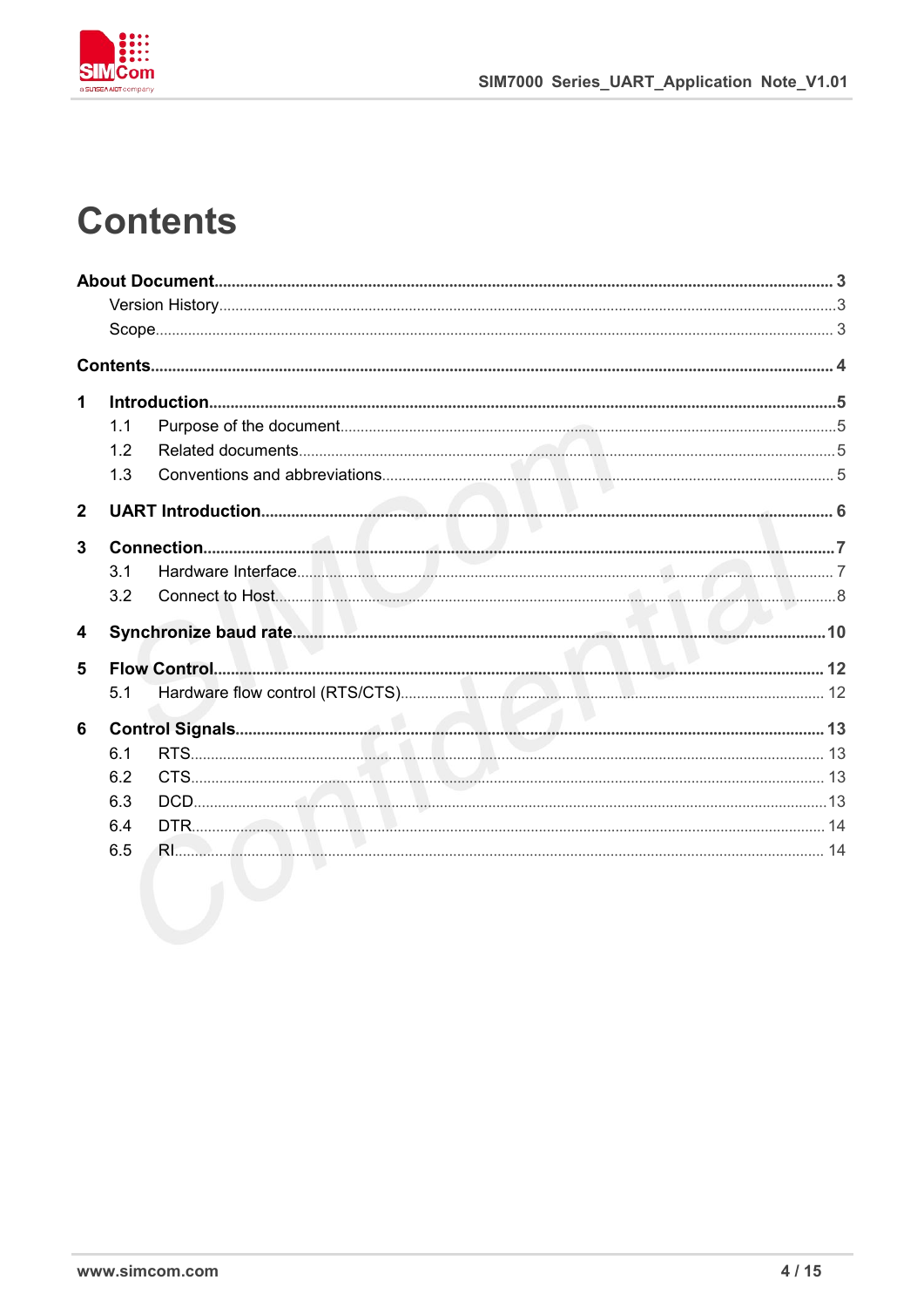

# <span id="page-4-0"></span>**1 Introduction**

### <span id="page-4-1"></span>1.1 **Purpose of the document**

Based on module AT command manual, this document will introduce UART application process.

Developers could understand and develop application quickly and efficiently based on this document.

#### <span id="page-4-2"></span>1.2 **Related documents**

[1] SIM7000 Series\_AT Command Manual

### <span id="page-4-3"></span>1.3 **Conventions and abbreviations**

| <b>Abbreviation</b> | <b>Description</b>                          |
|---------------------|---------------------------------------------|
|                     | Universal Asynchronous Receiver/Transmitter |
|                     | Unsolicited Result Code                     |
|                     | Data Terminal Equipment                     |
| DCE                 | Data Communication Equipment                |
|                     | <b>Short Message Service</b>                |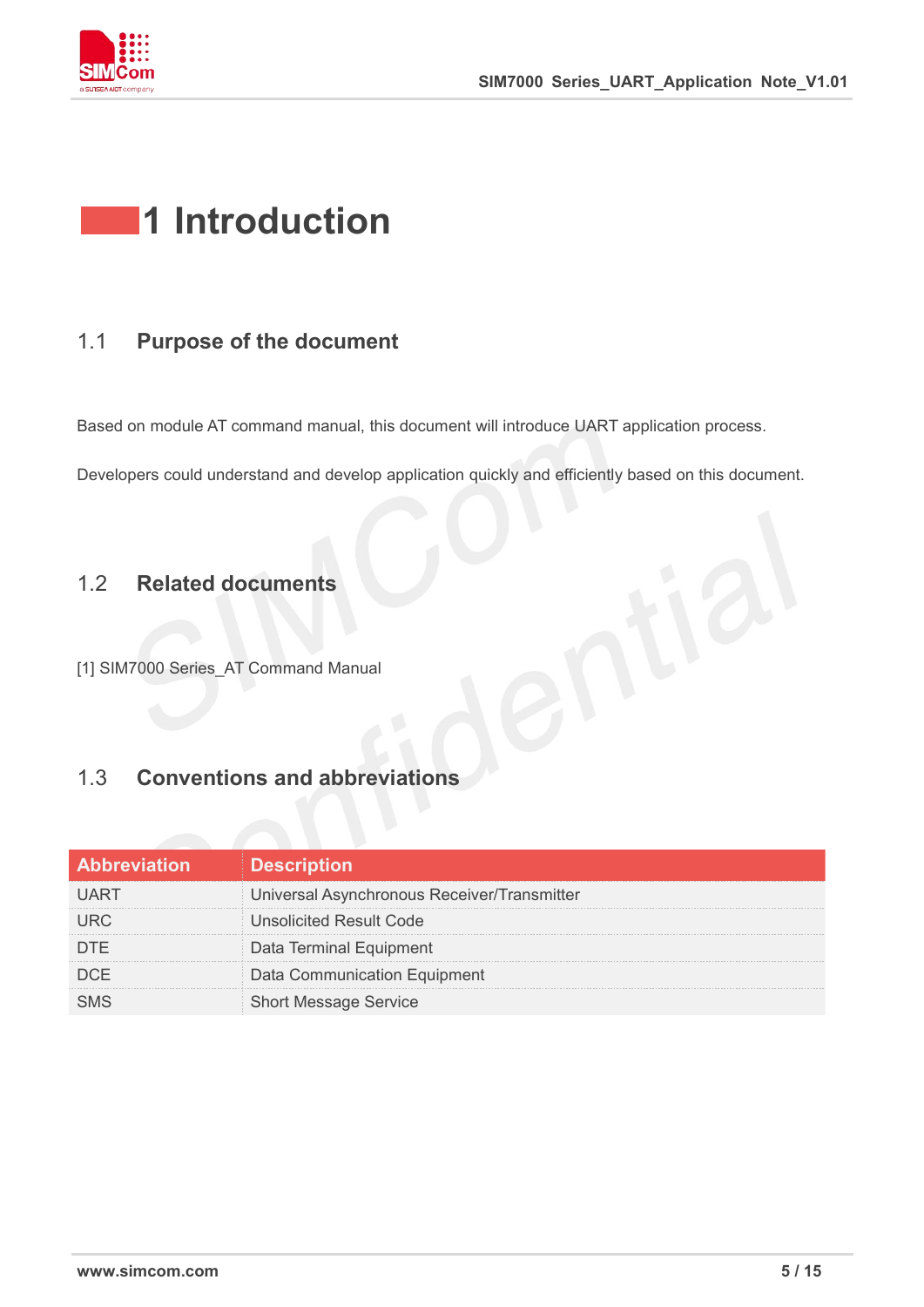

# <span id="page-5-0"></span>**2 UART Introduction**

This document describes the UART interface of SIMCom SIM7000 module. The UART porthas several features:

- Support High-speed UART, the baud rate is up to 4Mbps, the communication baud rates include:0,300,600,1200,2400,4800,9600,19200,38400,57600,115200,230400,921600,2000000,29 00000,3000000,3200000,3686400,4000000 bps. The rate 0bps mark auto baud rate.
- Support Hardware flow control.
- Support auto baud rate, but auto baud rate only supported 9600bps, 19200bps, 38400bps, 57600bps and 115200bps.

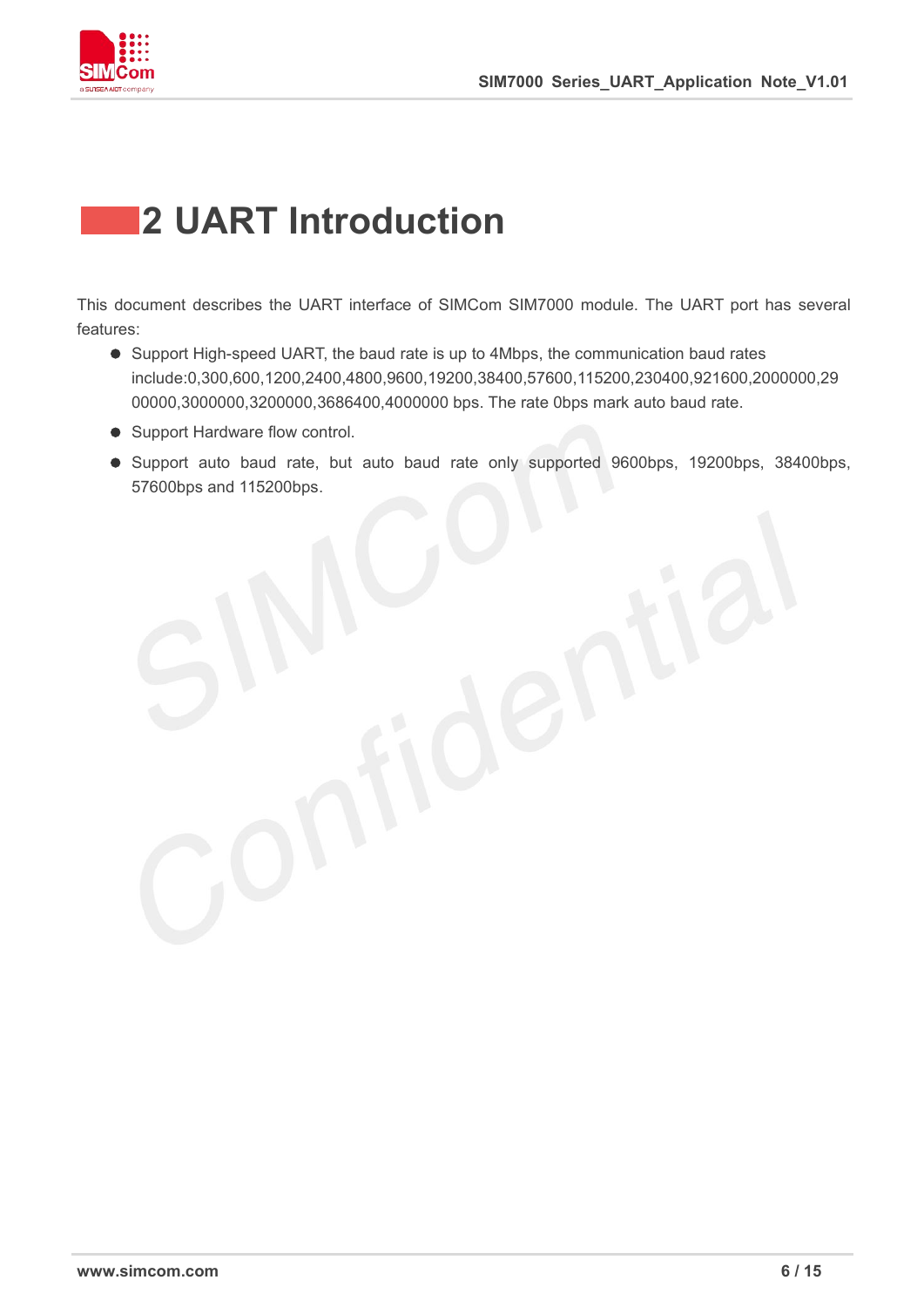

# <span id="page-6-0"></span>**3 Connection**

SIM7000 module is designed as a DCE (Data Communication Equipment). It provides a UART interface which is used for data transmission and sending AT commands.

The default baud rate is auto baud rate, data size is 8 bits, stop bits is 1 bit, and parity is none.

### <span id="page-6-1"></span>**3.1 Hardware Interface**

| Table 1: Pin description |  |
|--------------------------|--|
|--------------------------|--|

|             |            |                |                    | Pin type Pin name Pin Number   I/O   Active voltage | <b>Default Status</b> |
|-------------|------------|----------------|--------------------|-----------------------------------------------------|-----------------------|
|             | UART RXD   | $\parallel$ 10 | <b>All Control</b> | $\Omega$                                            | Pull-Down             |
|             | JAR I      | 9              |                    | $-0W$                                               | Pull-Up               |
|             | UART RTS 8 |                | $\mathbf{r}$       | $\bigcap M$                                         | Pull-Down             |
| <b>UART</b> | UART CTS   | $\overline{7}$ |                    | OW <sub>o</sub>                                     | Pull-Down             |
|             | JART DTR   | - 3            |                    | <b>OW</b>                                           | Pull-Up               |
|             |            | $5^{\circ}$    |                    | $\bigcap M$                                         |                       |
|             | UART RI    |                |                    | <b>OW</b>                                           |                       |
|             |            |                |                    |                                                     |                       |

#### **NOTE**

For different devices, the name of RTS PIN may be confused as CTS PIN, and the name of CTS PIN may be confused as RTS PIN, the I/O direction of SIM7000 module's CTS PIN is OUT, and RTS PIN is IN, users can clear this confusion by the I/O direction.

#### Table 2: Logic level

| Parameter        |      |      |  |
|------------------|------|------|--|
| Logic low input  |      |      |  |
| Logic high input | 1.17 |      |  |
| ogic low output  |      | ) 45 |  |
| ogic high output |      |      |  |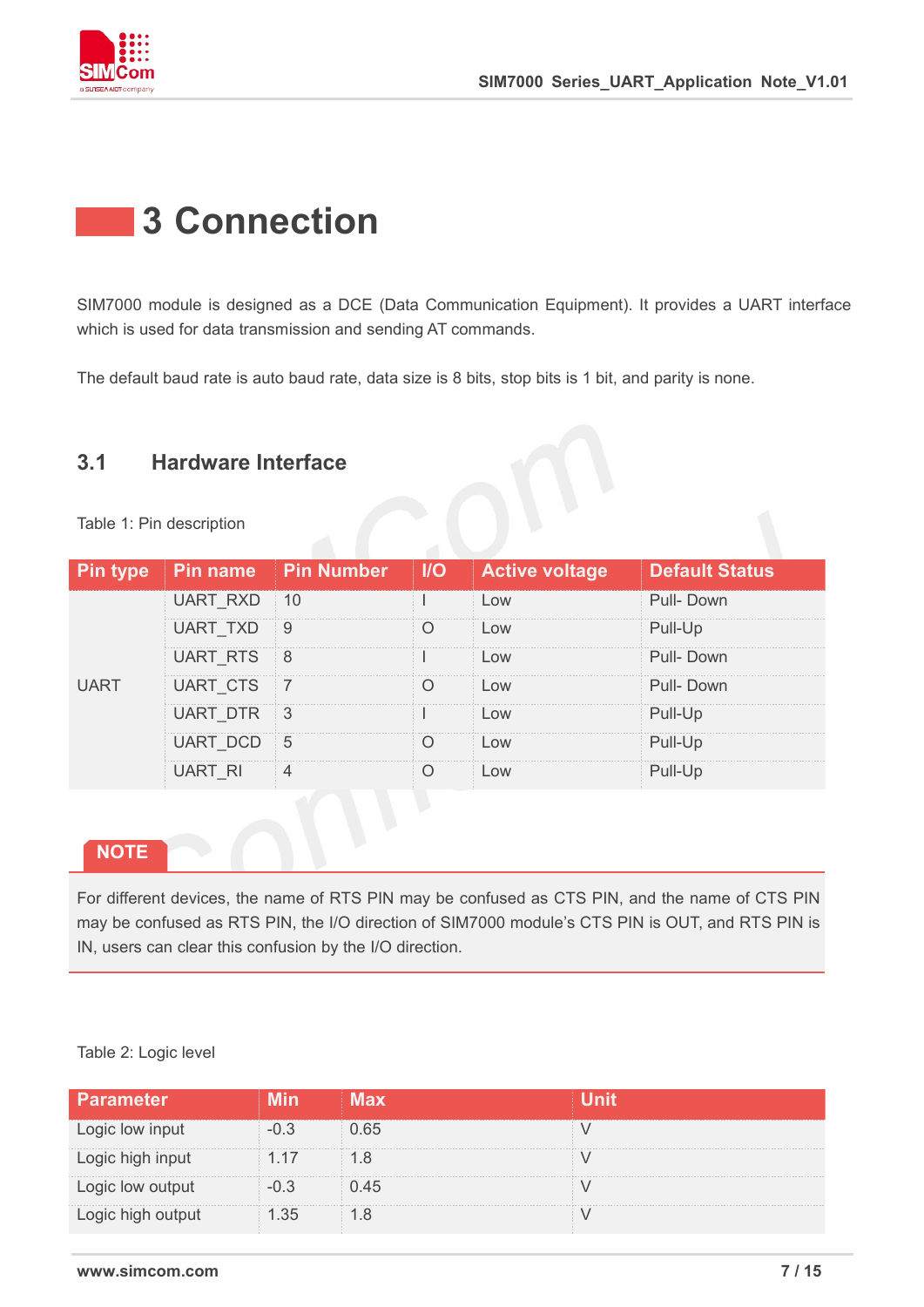

#### <span id="page-7-0"></span>**3.2 Connect to Host**

When the module is used as 2-line UART for data transmission, only RXD and TXD signal PINs are used, the following figure shows the connection between SIM7000 module and DTE (customer's CPU).



When module is used as 7-line UART for data transmission, all the signal PINs should be connected, including TXD, RXD, RTS, CTS, DTR, DCD and RI, and the corresponding PINs should be configured as UART function. The following figure shows the connection between SIM7000 module and DTE (customer's CPU).



Figure 2: UART full modem

The SIM7000 UART is 1.8V voltage interface. If user's UART application circuit is 3.3V voltage interface,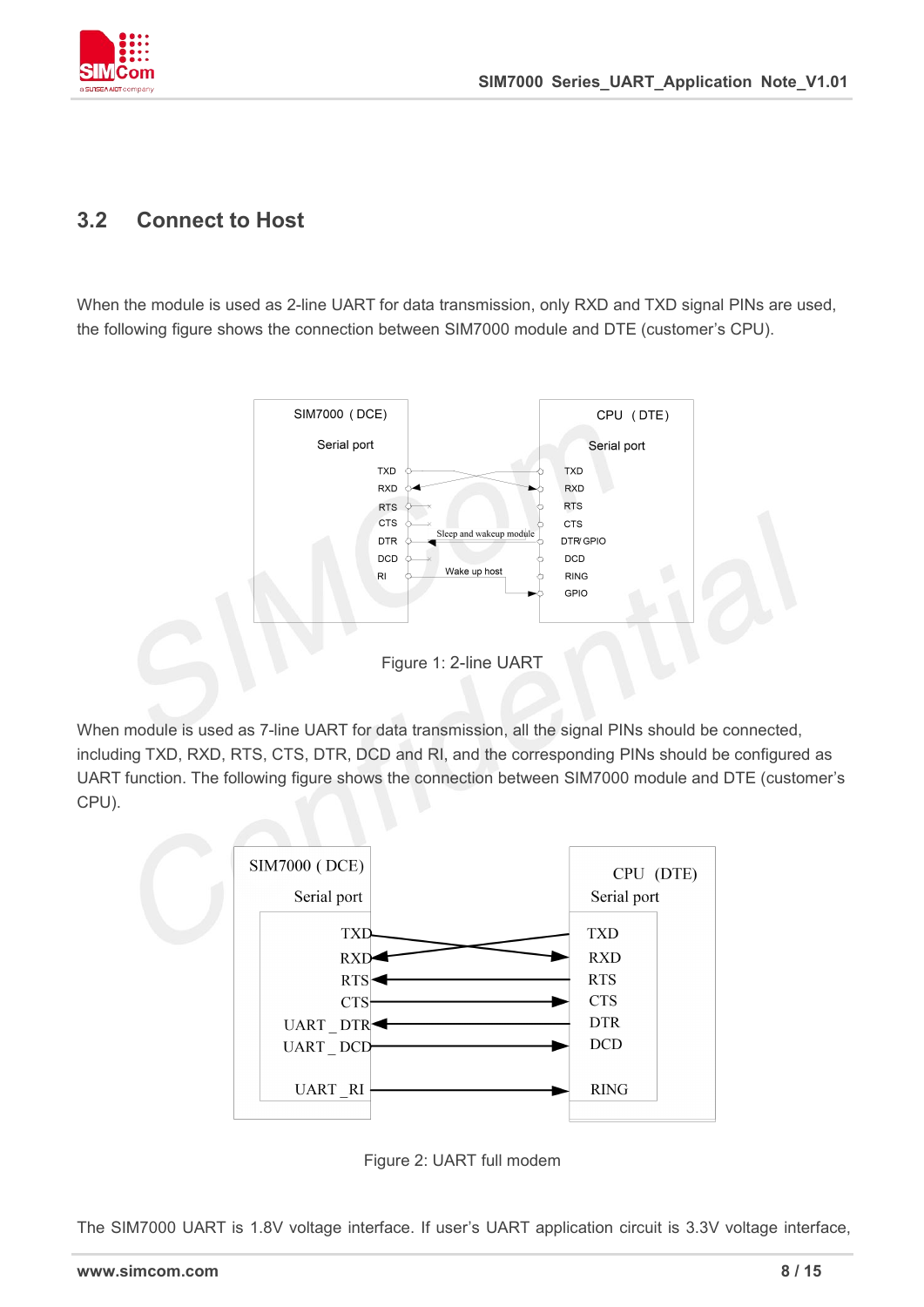

the level shifter circuits should be used for voltage matching. The TXB0108RGYR provided by Texas Instruments is recommended. The following figure shows the voltage matching reference design.



**Figure 3: Reference circuit of level shift**

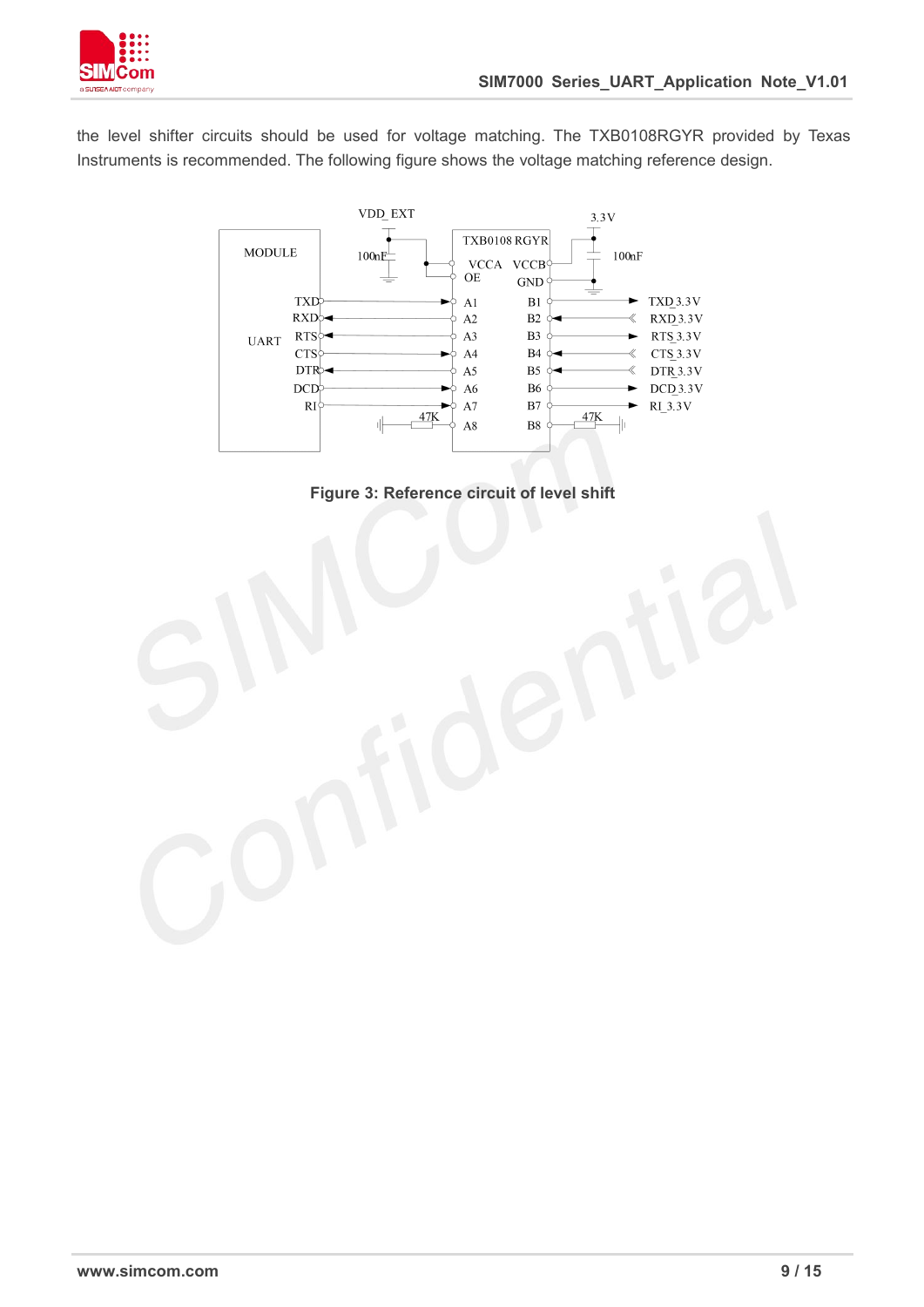

# <span id="page-9-0"></span>**4 Synchronize baud rate**

SIM7000 supports auto baud rate, but the rate only supported on 9600, 19200, 38400, 57600, 115200. If users need to change to other baud rate, it needs to switch as AT command AT+IPR.

Auto baud rating allows SIM7000 module to automatically detect the baud rate based on the host device. Host device must synchronize the baud rate with SIM7000 module first before communication.

Host must send "AT" string to synchronize the module, if module matches the baud rate it will respond with response: "OK", if no response is reported, host must send the synchronize string again until the response is received.

The function is supported in "AT+IPR". When "AT+IPR" is set to 0, auto baud is activated. If TA sends "AT+IPR=0" command to the modem, then module will be saved as auto baud mode.

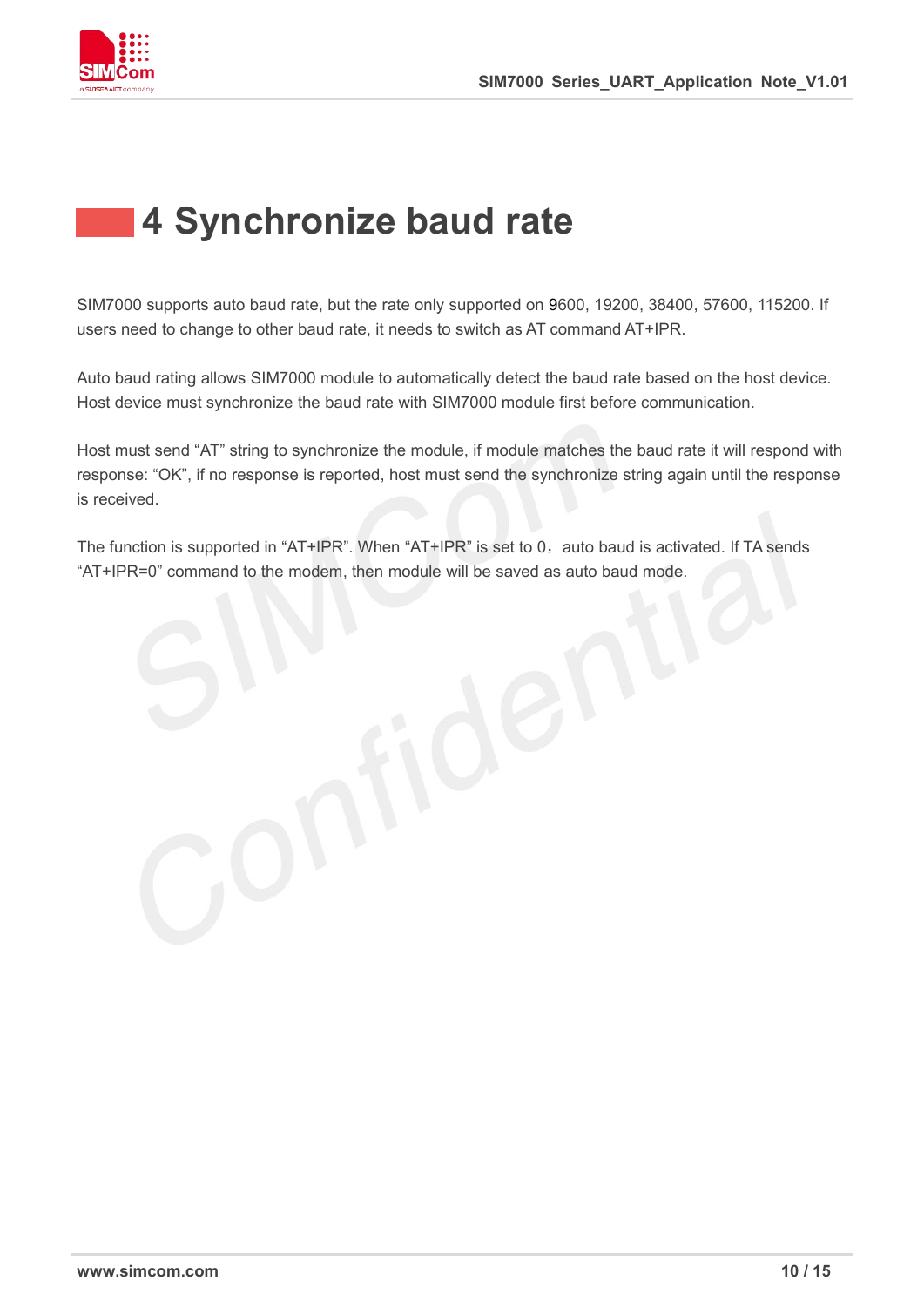



Baud rate synchronization chart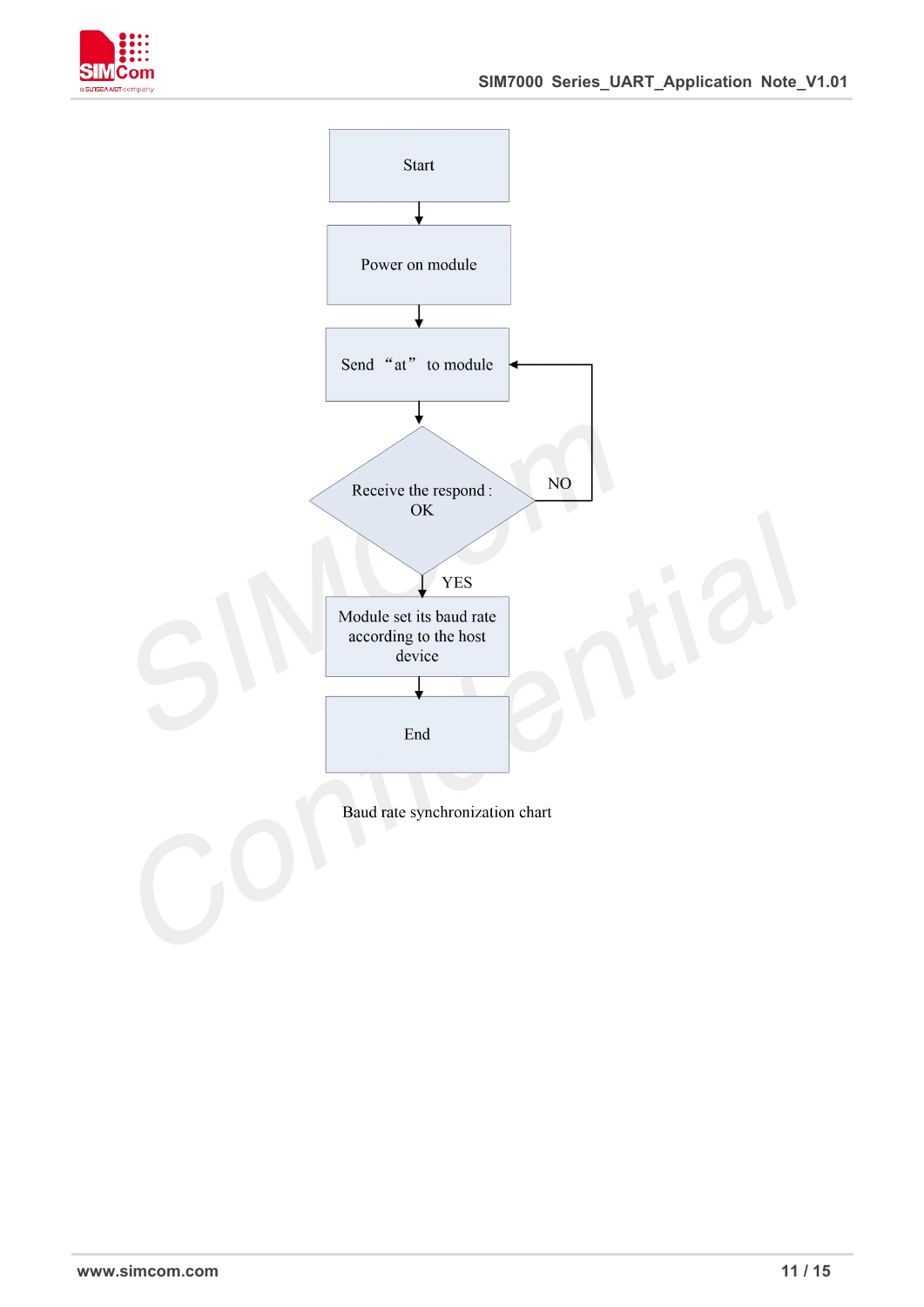

## <span id="page-11-0"></span>**5 Flow Control**

Flow control is very important during the transmission (large data) between the module (DCE) and the terminal device (DTE). When receiving buffer reaches its capacity, the receiving device should be capable of pause the sending device until it overflows. SIM7000 module is designed as no flow control by default, but users can enable this function by AT command.

### <span id="page-11-1"></span>**5.1 Hardware flow control (RTS/CTS)**

Hardware flow control achieves the data flow control by controlling the RTS/CTS line which follows the RS232 standard. The command "AT+IFC=2,2" can be used to enable hardware flow control, these settings can't be stored automatically.

To enable hardware flow control, ensure that the RTS/CTS lines are present on user's application platform.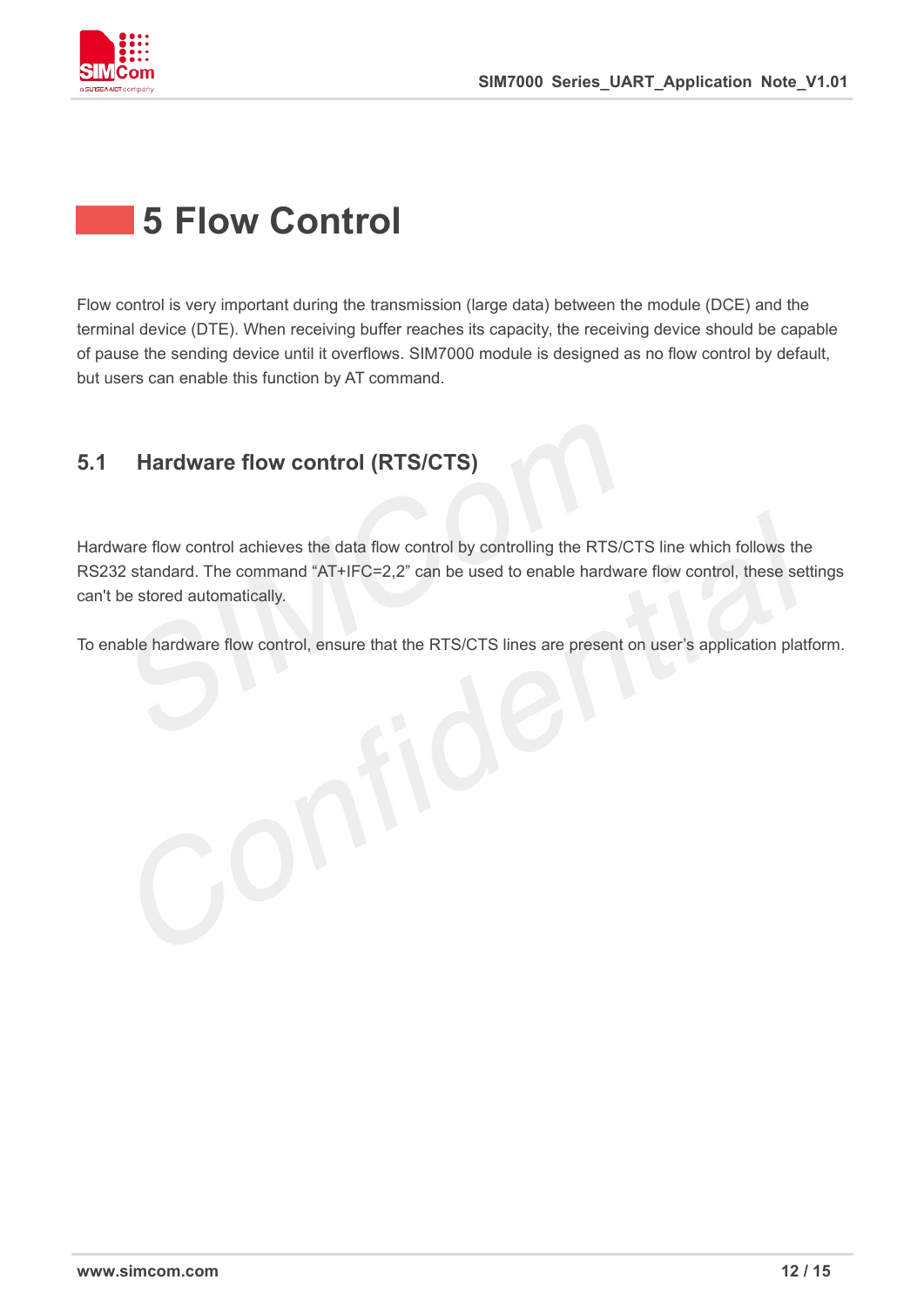

# <span id="page-12-0"></span>**6 Control Signals**

### <span id="page-12-1"></span>**6.1 RTS**

When RTS pin is in hardware flow control mode, this signal is asserted (low level) to prepare the module (DCE) for accepting transmitted data from the DTE device.

DCE stop transmitting data if RTS pin is at high level, transmission begins or continues if RTS is at low level, if RTS goes high in the middle of transmission, the module (DCE) waits for a completed transmission before stop transmitting data.

This pin is in GPIO mode by default, user can switch it to flow control mode by "AT+IFC=2,2" command.

### <span id="page-12-2"></span>**6.2 CTS**

When this pin is in hardware flow control mode, the signal is asserted by the module (DCE) to inform the DTE device that transmission may begin.

The CTS pin outputs high level when the RX FIFO level of the module (DCE) is up to the threshold, when the RX FIFO level falls below the threshold, the CTS pin outputs low level.

This pin is in GPIO mode by default, user can switch to flow control mode by "AT+IFC=2,2" command.

### <span id="page-12-3"></span>**6.3 DCD**

AT command AT&C can be used to set DCD function mode. When set "AT&C0", DCD line is always ON (low). When set "AT&C1", DCD line is ON (low) only in the presence of data carrier.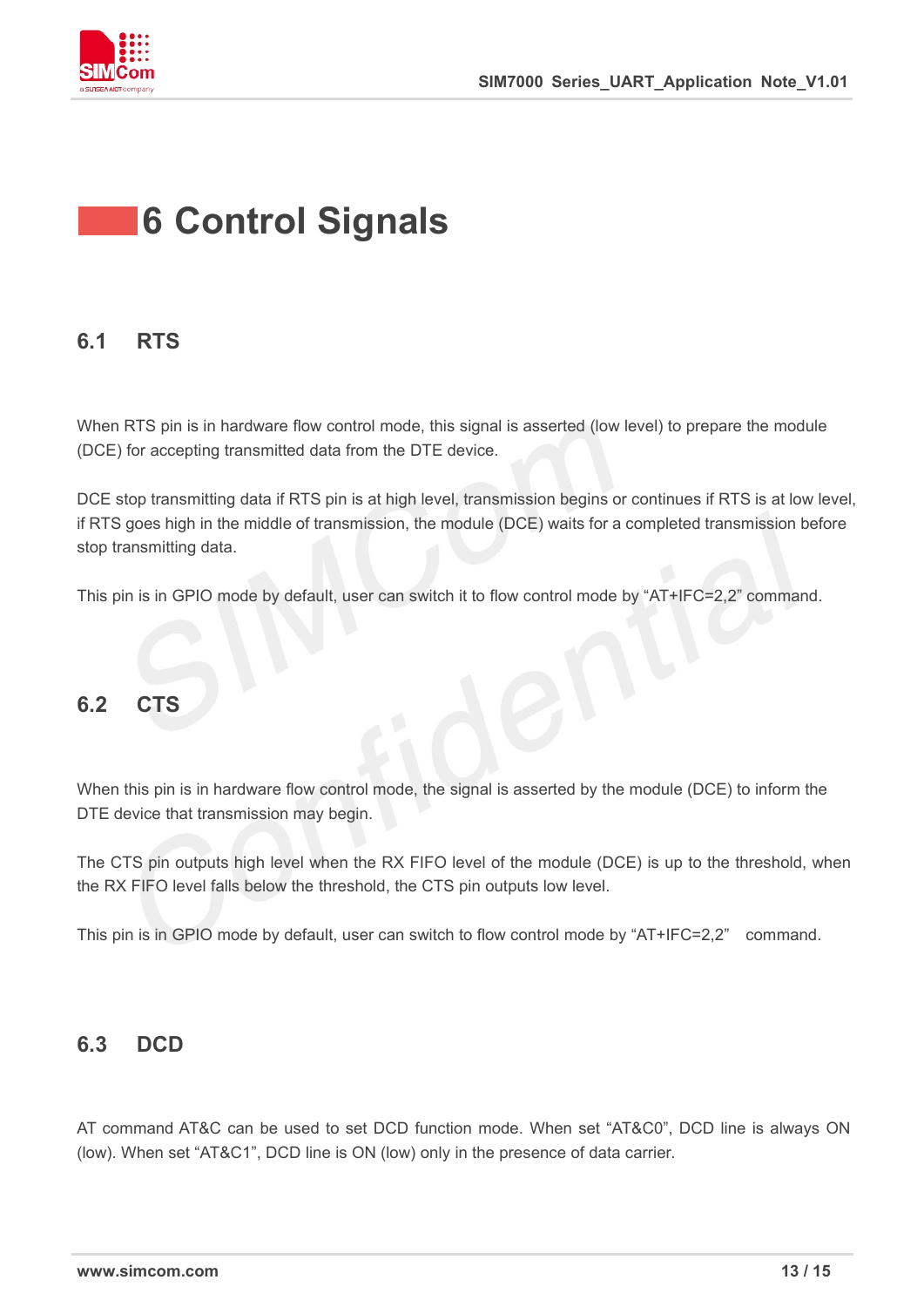

### <span id="page-13-0"></span>**6.4 DTR**

The pin is used to control module into sleep mode or wakeup module. When users had set AT command "AT+CSCLK=1", then pulling up the pin DTR by host, Module will be into sleep mode. In sleep mode, module will never respond AT request.

If DTR pin was pulled down by host, module will be wake up.

If setting AT command "AT+CSCLK=0", Module will be never into sleep mode. And it will do nothing when the DTR pin is pulling up.

#### **NOTE**

If there has SMS during module sleep mode, there will be URC reported to host, and module will be waked up by this SMS. Once DTR is at high level, and there has no air data or UART communication, module will go back to sleep mode again.

#### <span id="page-13-1"></span>**6.5 RI**

This pin is used to wakeup host when module has message to output, message could be SMS or DATA URC.

Table 3: RI Respond

| <b>State</b> | <b>RI</b> respond                                                                                                                                                                        |
|--------------|------------------------------------------------------------------------------------------------------------------------------------------------------------------------------------------|
| Standby      | <b>HIGH level</b>                                                                                                                                                                        |
| <b>SMS</b>   | When receiving SMS, the RI PIN will be changed to LOW level for about 120ms, and<br>then it is changed to HIGH level.                                                                    |
| DATA URC     | When receiving DATA URC, the RI PIN will be changed to LOW level for about 120ms,<br>and then it is changed to HIGH level. This function can be enable/disable by<br>"AT+CFGRI" command. |

The RI pin can be used to interrupt output signal to inform the host controller such as application CPU. Before that, users must use AT command "AT+CFGRI=1" to enable this function.

Normally RI will keep high level until certain conditions such as receiving SMS, or a DATA URC report coming. Then it will output a low level pulse 120ms, in the end, it will become high level.